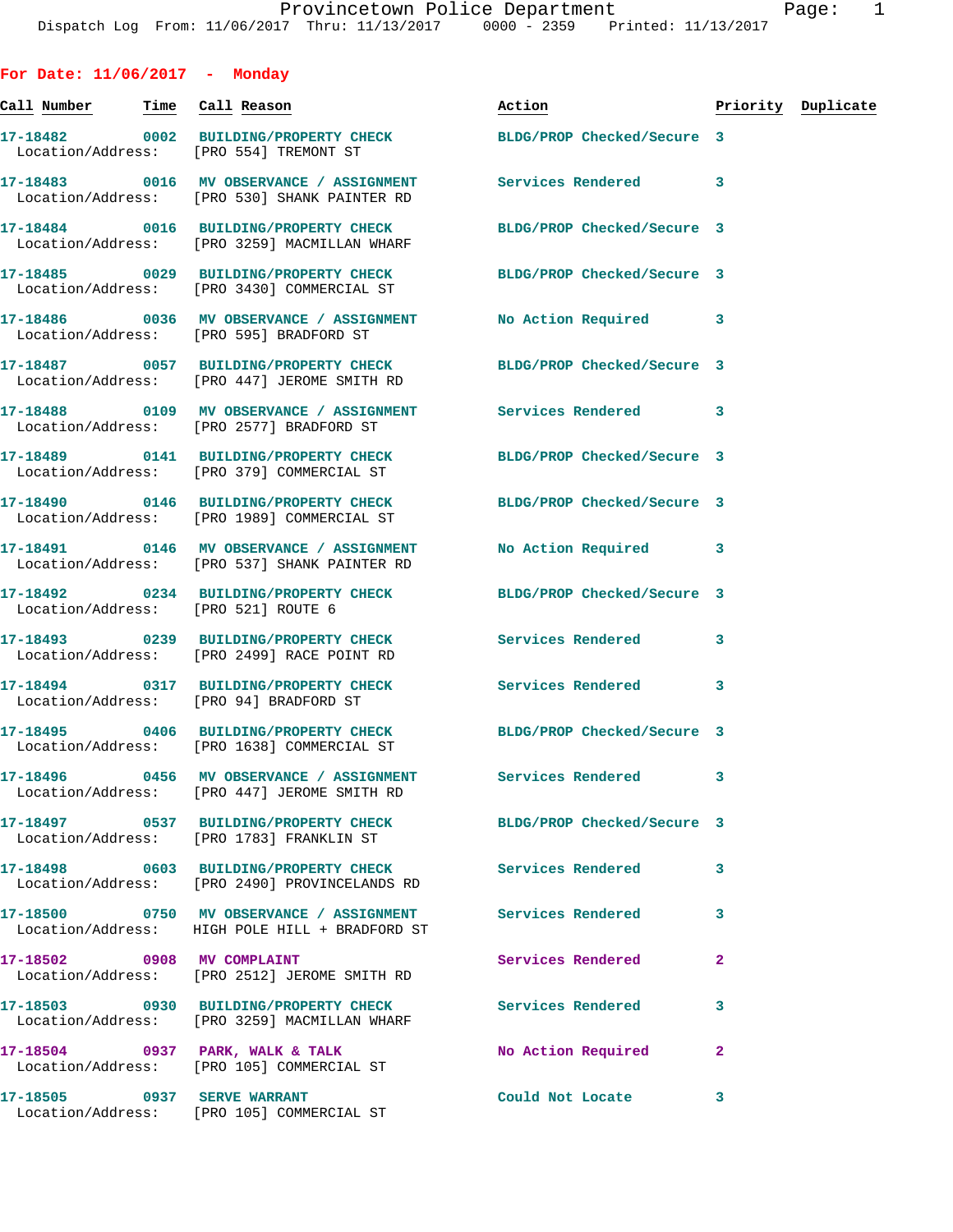|                                      | Provincetown Police Department                                                                                   |                            |                |
|--------------------------------------|------------------------------------------------------------------------------------------------------------------|----------------------------|----------------|
|                                      | Dispatch Log From: 11/06/2017 Thru: 11/13/2017 0000 - 2359 Printed: 11/13/2017                                   |                            |                |
| Refer To Arrest: 17-344-AR           | 17-18506 0947 SERVE WARRANT<br>Location/Address: [PRO 105] COMMERCIAL ST                                         | Arrest(s) Made             | 3              |
|                                      | 17-18507 1041 COMPLAINT<br>Location/Address: [PRO 395] COMMERCIAL ST                                             | Investigated               | 3              |
| Refer To Arrest: 17-344-AR           | 17-18508 1102 COURT TRANSPORT<br>Location/Address: [PRO 542] SHANK PAINTER RD                                    | Referred to Other Agency 3 |                |
|                                      | 17-18509 1140 PARK, WALK & TALK<br>Location/Address: [PRO 2500] COMMERCIAL ST                                    | <b>Services Rendered</b>   | $\mathbf{2}$   |
|                                      | 17-18510 1257 ASSIST CITIZEN<br>Location/Address: [PRO 542] SHANK PAINTER RD                                     | Services Rendered          | 3              |
| 17-18511 1328 MV STOP                | Location/Address: BRADFORD ST + ANTHONY ST                                                                       | <b>VERBAL WARNING</b>      | 3              |
|                                      | 17-18512 1356 BUILDING/PROPERTY CHECK Services Rendered<br>Location/Address: [PRO 2483] COMMERCIAL ST            |                            | 3              |
|                                      | 17-18515 1523 BUILDING/PROPERTY CHECK<br>Location/Address: [PRO 1778] SHANK PAINTER RD                           | BLDG/PROP Checked/Secure 3 |                |
|                                      | 17-18516 1545 LOST BLACK PURSE RED WALLET Services Rendered<br>Location/Address: [PRO 542] SHANK PAINTER RD      |                            | 3              |
|                                      | 17-18517 1615 PARK, WALK & TALK<br>Location/Address: [PRO 204] COMMERCIAL ST                                     | <b>Services Rendered</b>   | $\overline{a}$ |
|                                      | 17-18520 1712 SERVICE CALL / POLICE<br>Location/Address: [PRO 1585] NELSON AVE                                   | SPOKEN TO                  | 3              |
|                                      | 17-18519 1716 BUILDING/PROPERTY CHECK<br>Location/Address: [PRO 1638] COMMERCIAL ST                              | BLDG/PROP Checked/Secure 3 |                |
|                                      | 17-18521 1722 SERVICE CALL / POLICE<br>Location/Address: [PRO 524] COMMERCIAL ST                                 | SPOKEN TO                  | 3              |
| Location/Address: [PRO 3287] ROUTE 6 | 17-18524 1848 BUILDING/PROPERTY CHECK BLDG/PROP Checked/Secure 3                                                 |                            |                |
| 17-18526 2105 COMPLAINT              | Location/Address: BRADFORD ST + PLEASANT ST                                                                      | Services Rendered          | 3              |
|                                      | 17-18527 2352 BUILDING/PROPERTY CHECK BLDG/PROP Checked/Secure 3<br>Location/Address: [PRO 530] SHANK PAINTER RD |                            |                |
|                                      | 17-18528 2359 BUILDING/PROPERTY CHECK Services Rendered<br>Location/Address: [PRO 3259] MACMILLAN WHARF          |                            | 3              |
| For Date: $11/07/2017$ - Tuesday     |                                                                                                                  |                            |                |
|                                      | 17-18529 0017 MV OBSERVANCE / ASSIGNMENT No Action Required<br>Location/Address: [PRO 2577] BRADFORD ST          |                            | 3              |
|                                      | Location/Address: ROUTE 6 + SHANK PAINTER RD                                                                     |                            | 3              |
|                                      | 17-18531 0121 BUILDING/PROPERTY CHECK<br>Location/Address: [PRO 444] HIGH POLE HILL                              | BLDG/PROP Checked/Secure 3 |                |
|                                      | 17-18532 0131 MV OBSERVANCE / ASSIGNMENT Services Rendered<br>Location/Address: BRADFORD ST + HIGH POLE HILL     |                            | 3              |
|                                      | 17-18534 0146 BUILDING/PROPERTY CHECK                                                                            | <b>Services Rendered</b>   | 3              |

Location/Address: [PRO 182] COMMERCIAL ST

Page: 2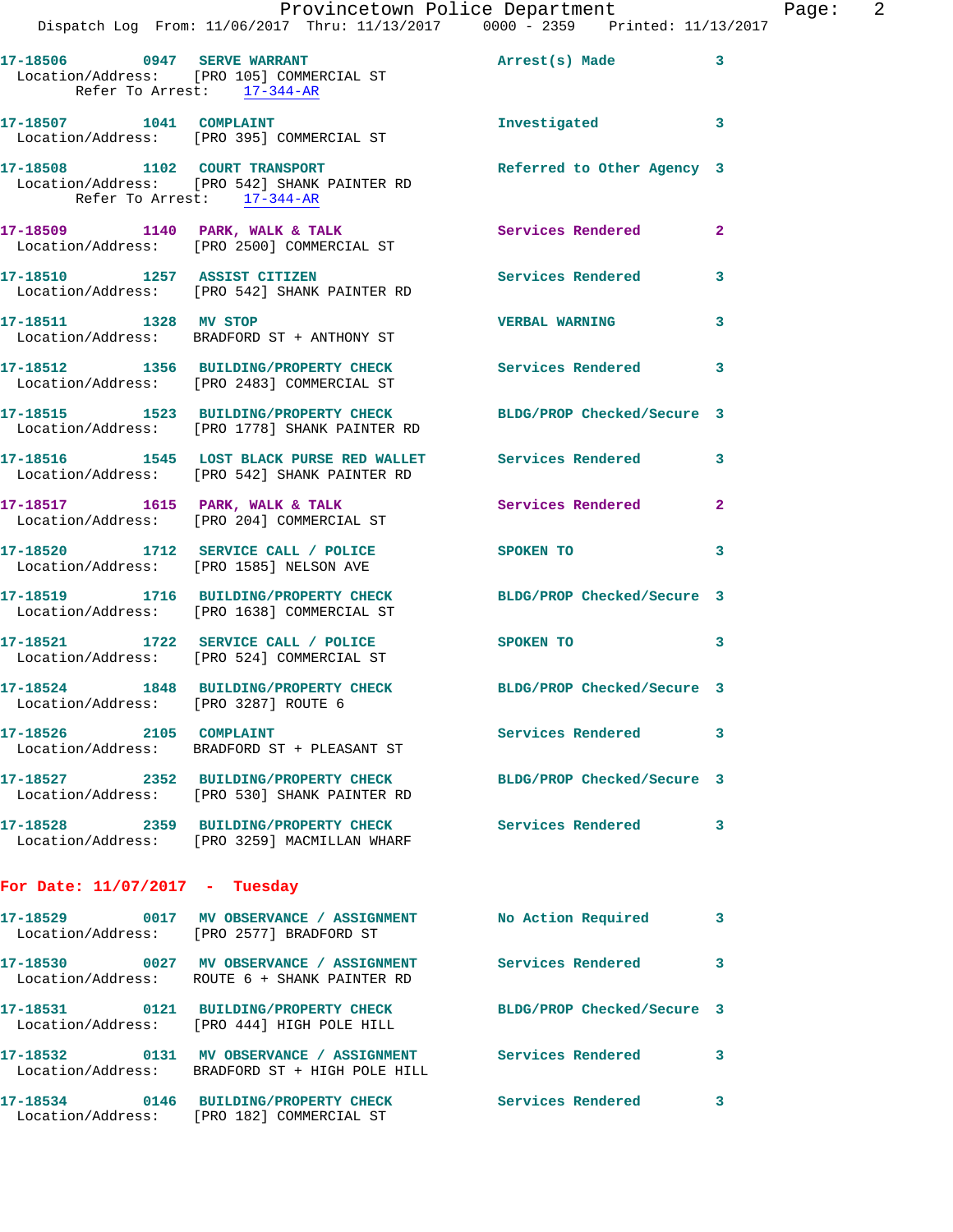|                                      | Provincetown Police Department<br>Dispatch Log From: 11/06/2017 Thru: 11/13/2017 0000 - 2359 Printed: 11/13/2017 |                            |                |
|--------------------------------------|------------------------------------------------------------------------------------------------------------------|----------------------------|----------------|
|                                      | 17-18535 0339 BUILDING/PROPERTY CHECK BLDG/PROP Checked/Secure 3<br>Location/Address: [PRO 519] RACE POINT RD    |                            |                |
| Location/Address: BRADFORD ST        | 17-18536 0400 MV OBSERVANCE / ASSIGNMENT No Action Required                                                      |                            | 3              |
|                                      | 17-18537 0520 BUILDING/PROPERTY CHECK<br>Location/Address: [PRO 447] JEROME SMITH RD                             | BLDG/PROP Checked/Secure 3 |                |
| Location/Address: ROUTE 6            | 17-18538 0524 MV OBSERVANCE / ASSIGNMENT Services Rendered                                                       |                            | 3              |
|                                      | 17-18539 0558 BUILDING/PROPERTY CHECK<br>Location/Address: [PRO 1638] COMMERCIAL ST                              | BLDG/PROP Checked/Secure 3 |                |
|                                      | 17-18540 0721 BUILDING/PROPERTY CHECK Services Rendered<br>Location/Address: [PRO 2977] COMMERCIAL ST            |                            | 3              |
|                                      | 17-18541 0734 ASSIST CITIZEN<br>Location/Address: [PRO 3296] SHANK PAINTER RD                                    | Services Rendered          | 3              |
| Location/Address: [PRO 3287] ROUTE 6 | 17-18543 0840 BUILDING/PROPERTY CHECK BLDG/PROP Checked/Secure 3                                                 |                            |                |
|                                      | 17-18544 0914 MV HIT & RUN<br>Location/Address: [PRO 300] COMMERCIAL ST                                          | Could Not Locate           | $\mathbf{2}$   |
|                                      | 17-18545 0935 PARK, WALK & TALK<br>Location/Address: [PRO 3296] SHANK PAINTER RD                                 | No Action Required         | $\mathbf{2}$   |
|                                      | 17-18546 1027 BUILDING/PROPERTY CHECK<br>Location/Address: [PRO 3317] CEMETERY RD                                | BLDG/PROP Checked/Secure 3 |                |
|                                      | 17-18547 1028 BUILDING/PROPERTY CHECK BLDG/PROP Checked/Secure 3<br>Location/Address: [PRO 3318] CEMETERY RD     |                            |                |
|                                      | $17-18548$ 1044 PARK, WALK & TALK<br>Location/Address: [PRO 285] COMMERCIAL ST                                   | <b>No Action Required</b>  | $\mathbf{2}$   |
|                                      | 17-18549 1100 ANIMAL CALL<br>Location/Address: [PRO 2227] BRADFORD ST                                            | Services Rendered          | $\mathbf{2}$   |
| 17-18550 1159 HAZARDS                | Location/Address: ALDEN ST + BRADFORD ST                                                                         | Removed Hazard             | $\mathbf{2}$   |
|                                      | 17-18552 1220 PARK, WALK & TALK<br>Location/Address: [PRO 300] COMMERCIAL ST                                     | Services Rendered          | $\overline{2}$ |
|                                      | 17-18553 1227 MEDICAL EMERGENCY<br>Location/Address: [PRO 3909] BRADFORD ST                                      | <b>PATIENT REFUSAL</b>     | 1              |
|                                      | 17-18554 1249 MV OBSERVANCE / ASSIGNMENT Services Rendered<br>Location/Address: [PRO 2206] COMMERCIAL ST         |                            | 3              |
|                                      | 17-18555 1318 ANIMAL CALL/ASSIST<br>Location/Address: [PRO 2645] SHANK PAINTER RD                                | Services Rendered          | $\overline{2}$ |
| 17-18556 1341 PARK, WALK & TALK      | Location/Address: [PRO 105] COMMERCIAL ST                                                                        | No Action Required         | $\mathbf{2}$   |
| 17-18557 1355 STOLEN PLATES          | Location/Address: [PRO 542] SHANK PAINTER RD                                                                     | Services Rendered          | 3              |
|                                      | 17-18560 1624 BUILDING/PROPERTY CHECK<br>Location/Address: [PRO 1638] COMMERCIAL ST                              | BLDG/PROP Checked/Secure 3 |                |
|                                      | 17-18561 1630 PARK, WALK & TALK<br>Location/Address: [PRO 285] COMMERCIAL ST                                     | Services Rendered          | $\mathbf{2}$   |
|                                      | 17-18562 1753 BUILDING/PROPERTY CHECK                                                                            | BLDG/PROP Checked/Secure 3 |                |

Location/Address: [PRO 3287] ROUTE 6

Page: 3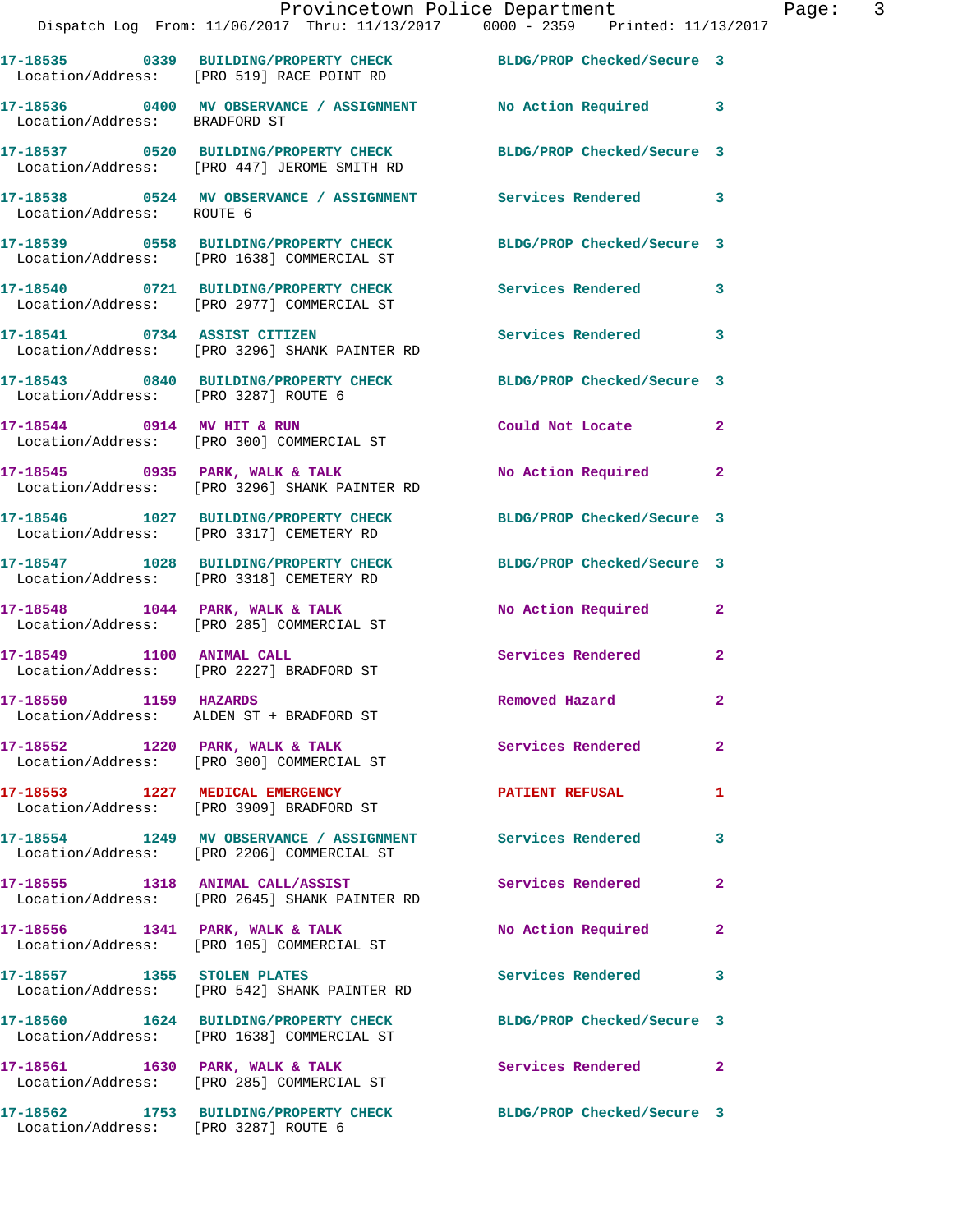|                                    | Dispatch Log From: 11/06/2017 Thru: 11/13/2017 0000 - 2359 Printed: 11/13/2017                                         | Provincetown Police Department Page: 4 |              |  |
|------------------------------------|------------------------------------------------------------------------------------------------------------------------|----------------------------------------|--------------|--|
|                                    |                                                                                                                        |                                        |              |  |
|                                    | 17-18563 1852 BUILDING/PROPERTY CHECK BLDG/PROP Checked/Secure 3<br>Location/Address: [PRO 519] RACE POINT RD          |                                        |              |  |
|                                    | 17-18565 1924 MV OBSERVANCE / ASSIGNMENT Services Rendered 3<br>Location/Address: [PRO 1892] SHANK PAINTER RD          |                                        |              |  |
|                                    | 17-18567 2336 BUILDING/PROPERTY CHECK BLDG/PROP Checked/Secure 3<br>Location/Address: [PRO 444] HIGH POLE HILL         |                                        |              |  |
|                                    | 17-18568 2342 BUILDING/PROPERTY CHECK BLDG/PROP Checked/Secure 3<br>Location/Address: [PRO 440] HARRY KEMP WAY         |                                        |              |  |
| For Date: $11/08/2017$ - Wednesday |                                                                                                                        |                                        |              |  |
|                                    | 17-18569 0008 MV OBSERVANCE / ASSIGNMENT Services Rendered<br>Location/Address: BRADFORD ST + HOWLAND ST               |                                        | $\mathbf{3}$ |  |
|                                    | 17-18570 0014 MV OBSERVANCE / ASSIGNMENT No Action Required 3<br>Location/Address: [PRO 2577] BRADFORD ST              |                                        |              |  |
|                                    | 17-18571 0045 BUILDING/PROPERTY CHECK BLDG/PROP Checked/Secure 3<br>Location/Address: [PRO 2543] MACMILLAN WHARF       |                                        |              |  |
|                                    | 17-18572 0104 MV OBSERVANCE / ASSIGNMENT Services Rendered 3<br>Location/Address: BRADFORD ST + SHANK PAINTER RD       |                                        |              |  |
|                                    | 17-18573 0206 BUILDING/PROPERTY CHECK BLDG/PROP Checked/Secure 3<br>Location/Address: [PRO 16] BRADFORD ST             |                                        |              |  |
|                                    | 17-18574 0222 MV OBSERVANCE / ASSIGNMENT Services Rendered 3<br>Location/Address: BRADFORD ST + RYDER ST               |                                        |              |  |
|                                    | 17-18575 0237 BUILDING/PROPERTY CHECK BLDG/PROP Checked/Secure 3<br>Location/Address: [PRO 530] SHANK PAINTER RD       |                                        |              |  |
|                                    | 17-18577 0324 BUILDING/PROPERTY CHECK BLDG/PROP Checked/Secure 3<br>Location/Address: [PRO 175] COMMERCIAL ST          |                                        |              |  |
|                                    | 17-18578 0337 BUILDING/PROPERTY CHECK<br>Location/Address: [PRO 182] COMMERCIAL ST                                     | BLDG/PROP Checked/Secure 3             |              |  |
|                                    | 17-18579 0515 BUILDING/PROPERTY CHECK BLDG/PROP Checked/Secure 3<br>Location/Address: [PRO 1638] COMMERCIAL ST         |                                        |              |  |
|                                    | 17-18580 0535 MV OBSERVANCE / ASSIGNMENT Services Rendered 3<br>Location/Address: ROUTE 6 + SNAIL RD                   |                                        |              |  |
|                                    | 17-18581 0546 MV OBSERVANCE / ASSIGNMENT BLDG/PROP Checked/Secure 3<br>Location/Address: [PRO 1892] SHANK PAINTER RD   |                                        |              |  |
|                                    | 17-18582 0647 SEIZURE/TRANSPORT<br>Location/Address: [PRO 3296] SHANK PAINTER RD                                       | Transported to Hospital 1              |              |  |
| 17-18583 0759 PET PANTRY           | Location/Address: [PRO 3296] SHANK PAINTER RD                                                                          | Services Rendered 3                    |              |  |
|                                    | 17-18584 0837 MV OBSERVANCE / ASSIGNMENT Services Rendered<br>Location/Address: SHANK PAINTER RD + CAPTAIN BERTIES WAY |                                        | 3            |  |
|                                    | 17-18585 0908 MV CHECK REQUEST<br>Location/Address: [PRO 1724] BAYBERRY AVE                                            | Services Rendered                      | $\mathbf{2}$ |  |
|                                    | 17-18587 0933 COURT RUN<br>Location/Address: [PRO 542] SHANK PAINTER RD                                                | Services Rendered                      | $\mathbf{3}$ |  |
|                                    | 17-18589 1030 PARK, WALK & TALK<br>Location/Address: [PRO 300] COMMERCIAL ST                                           | Services Rendered                      | $\mathbf{2}$ |  |
|                                    | 17-18591 1057 BUILDING/PROPERTY CHECK BLDG/PROP Checked/Secure 3                                                       |                                        |              |  |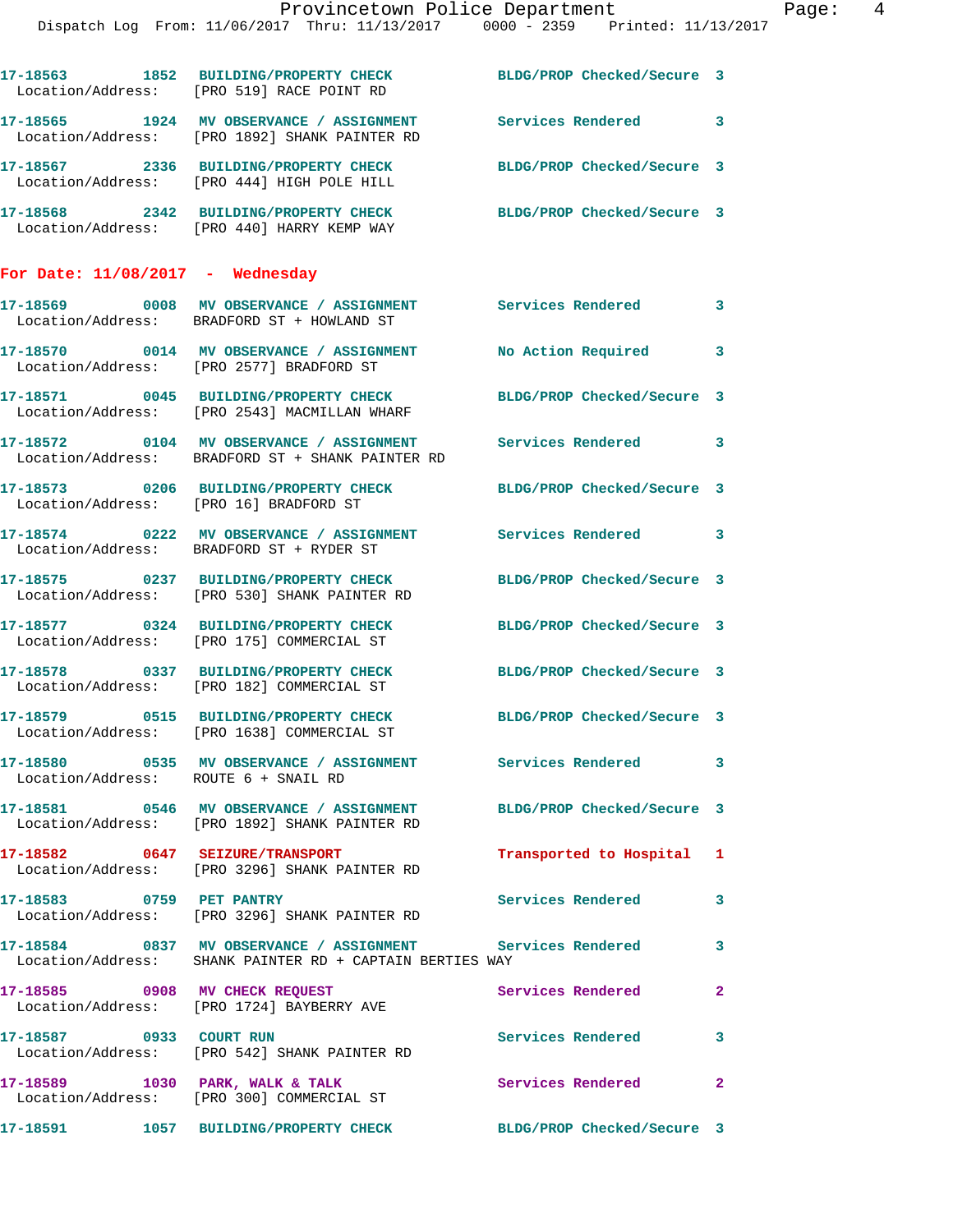|                                      | Dispatch Log From: 11/06/2017 Thru: 11/13/2017 0000 - 2359 Printed: 11/13/2017                                | Provincetown Police Department |                         | Page: 5 |  |
|--------------------------------------|---------------------------------------------------------------------------------------------------------------|--------------------------------|-------------------------|---------|--|
|                                      | Location/Address: [PRO 2206] COMMERCIAL ST                                                                    |                                |                         |         |  |
|                                      | 17-18593 1104 BUILDING/PROPERTY CHECK BLDG/PROP Checked/Secure 3<br>Location/Address: [PRO 3317] CEMETERY RD  |                                |                         | 1       |  |
|                                      | 17-18594 1110 BUILDING/PROPERTY CHECK BLDG/PROP Checked/Secure 3<br>Location/Address: [PRO 3287] ROUTE 6      |                                |                         |         |  |
|                                      | 17-18595 1158 BUILDING/PROPERTY CHECK Services Rendered 3<br>Location/Address: [PRO 526] RYDER ST EXT         |                                |                         |         |  |
|                                      | 17-18596 1205 BUILDING/PROPERTY CHECK Services Rendered 3<br>Location/Address: [PRO 2483] COMMERCIAL ST       |                                |                         |         |  |
|                                      | 17-18597 1300 PARK, WALK & TALK<br>Location/Address: [PRO 537] SHANK PAINTER RD                               | Services Rendered              | $\mathbf{2}$            |         |  |
|                                      | 17-18599 1357 WIRES DOWN<br>Location/Address: [PRO 1451] BRADFORD ST                                          | Services Rendered              | $\overline{2}$          |         |  |
|                                      | 17-18600 1403 DOG CARE CALL<br>Location/Address: [PRO 3614] COMMERCIAL ST                                     | Could Not Locate 2             |                         |         |  |
|                                      | 17-18601 1411 WALK-UP/TRANSPORT<br>Location/Address: [PRO 1892] SHANK PAINTER RD                              | Transported to Hospital 1      |                         |         |  |
|                                      | 17-18603 1535 PARK, WALK & TALK<br>Location/Address: [PRO 204] COMMERCIAL ST                                  | Services Rendered 2            |                         |         |  |
|                                      | 17-18604 1739 BUILDING/PROPERTY CHECK Services Rendered<br>Location/Address: [PRO 3259] MACMILLAN WHARF       |                                | $\overline{\mathbf{3}}$ |         |  |
|                                      | 17-18605 1751 MV OBSERVANCE / ASSIGNMENT<br>Location/Address: [PRO 1892] SHANK PAINTER RD                     | Services Rendered              | $\mathbf{3}$            |         |  |
| Location/Address: [PRO 2521] ROUTE 6 | 17-18606 1759 MV OBSERVANCE / ASSIGNMENT Services Rendered                                                    |                                | 3                       |         |  |
|                                      | 17-18607 1842 BUILDING/PROPERTY CHECK Services Rendered<br>Location/Address: [PRO 2898] JEROME SMITH RD       |                                | $\mathbf{3}$            |         |  |
|                                      | 17-18608 1855 BUILDING/PROPERTY CHECK Services Rendered 3<br>Location/Address: [PRO 1778] SHANK PAINTER RD    |                                |                         |         |  |
| 17-18609 1938 911 / GENERAL          | Location/Address: [PRO 2055] STANDISH ST<br>Refer To $P/C$ : $\frac{17-347-AR}{2}$                            | Services Rendered 1            |                         |         |  |
| 17-18610 2013 GENERAL INFO           |                                                                                                               | Services Rendered              | $\mathbf{3}$            |         |  |
|                                      | 17-18611 2028 MEDICAL EMERGENCY<br>Location/Address: [PRO 542] SHANK PAINTER RD<br>Refer To $P/C:$ 17-347-AR  | Services Rendered              | 1                       |         |  |
|                                      | 17-18613 2120 MEDICAL EMERGENCY<br>Location/Address: [PRO 542] SHANK PAINTER RD<br>Refer To $P/C$ : 17-347-AR | <b>Services Rendered</b>       | 1                       |         |  |
|                                      | 17-18614 2307 ALARM - GENERAL<br>Location/Address: [PRO 1355] COMMERCIAL ST                                   | False Alarm                    | 1                       |         |  |
| For Date: $11/09/2017$ - Thursday    |                                                                                                               |                                |                         |         |  |
|                                      | 17-18615 0004 BUILDING/PROPERTY CHECK Services Rendered<br>Location/Address: [PRO 3259] MACMILLAN WHARF       |                                | $\mathbf{3}$            |         |  |
|                                      | 17-18616   0011 BUILDING/PROPERTY CHECK   Services Rendered<br>Location/Address: [PRO 2483] COMMERCIAL ST     |                                | 3                       |         |  |
|                                      | 17-18617 0018 BUILDING/PROPERTY CHECK                                                                         | Services Rendered 3            |                         |         |  |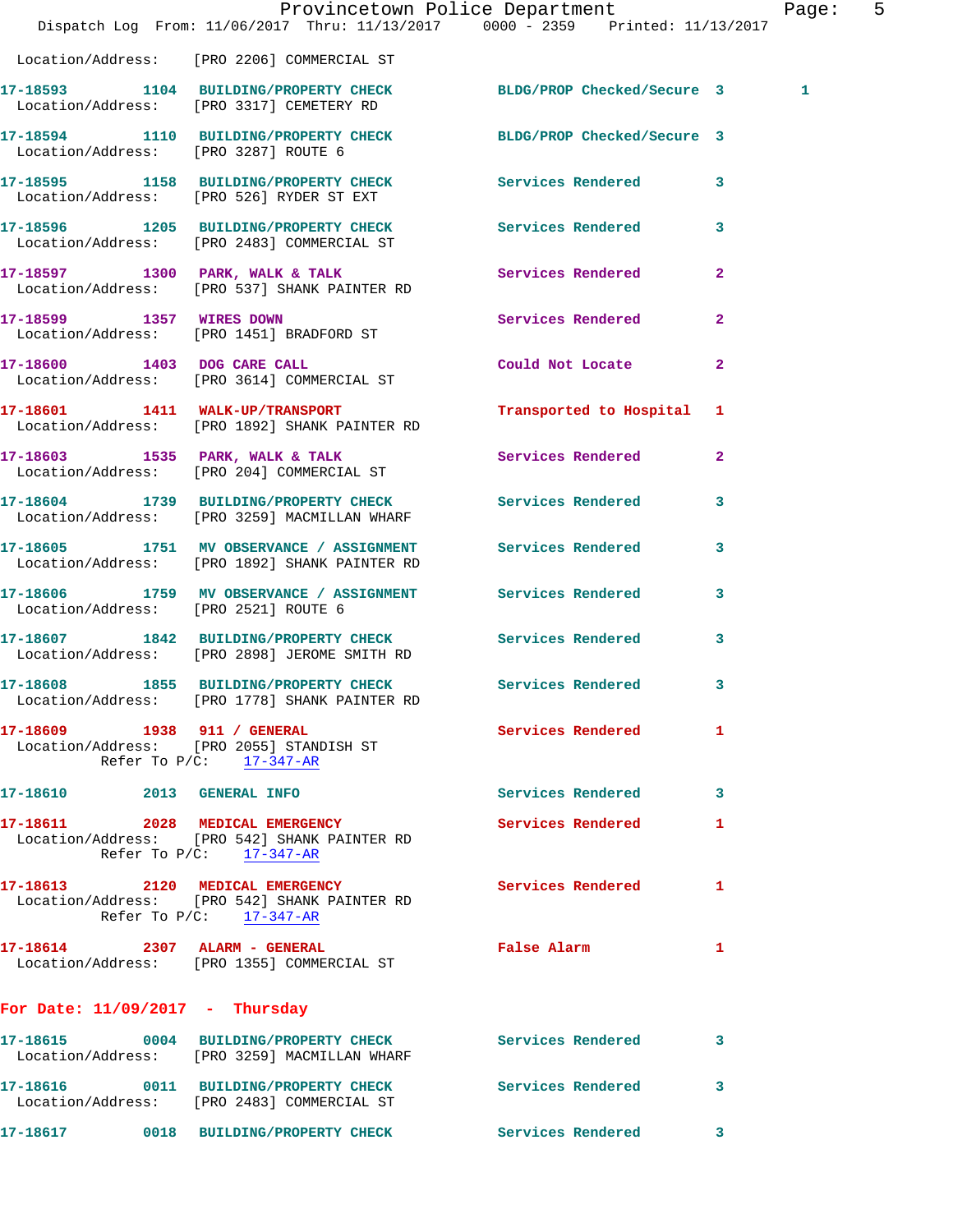|                                        | Dispatch Log From: 11/06/2017 Thru: 11/13/2017 0000 - 2359 Printed: 11/13/2017                                    | Provincetown Police Department                                                                                 | Page:          | 6 |
|----------------------------------------|-------------------------------------------------------------------------------------------------------------------|----------------------------------------------------------------------------------------------------------------|----------------|---|
|                                        | Location/Address: [PRO 564] BAYBERRY AVE                                                                          |                                                                                                                |                |   |
|                                        | 17-18618 0023 MV OBSERVANCE / ASSIGNMENT Services Rendered 3<br>Location/Address: SHANK PAINTER RD + COURT ST     |                                                                                                                |                |   |
|                                        | 17-18619 0035 MV OBSERVANCE / ASSIGNMENT Services Rendered 3<br>Location/Address: [PRO 94] BRADFORD ST            |                                                                                                                |                |   |
|                                        | 17-18620 0056 BUILDING/PROPERTY CHECK BLDG/PROP Checked/Secure 3<br>Location/Address: [PRO 1778] SHANK PAINTER RD |                                                                                                                |                |   |
|                                        | 17-18621 0058 BUILDING/PROPERTY CHECK BLDG/PROP Checked/Secure 3<br>Location/Address: [PRO 545] SHANK PAINTER RD  |                                                                                                                |                |   |
| Location/Address: [PRO 413] CONWELL ST | 17-18622 0120 BUILDING/PROPERTY CHECK BLDG/PROP Checked/Secure 3                                                  |                                                                                                                |                |   |
| 17-18623 0121 MV STOP                  | Location/Address: [PRO 2518] ROUTE 6                                                                              | <b>VERBAL WARNING</b> 3                                                                                        |                |   |
| Location/Address: [PRO 2513] ROUTE 6   | 17-18624 0130 MV OBSERVANCE / ASSIGNMENT Services Rendered 3                                                      |                                                                                                                |                |   |
|                                        | 17-18625 0208 MV OBSERVANCE / ASSIGNMENT Services Rendered 3<br>Location/Address: [PRO 537] SHANK PAINTER RD      |                                                                                                                |                |   |
|                                        | 17-18626 0208 BUILDING/PROPERTY CHECK<br>Location/Address: [PRO 379] COMMERCIAL ST                                | BLDG/PROP Checked/Secure 3                                                                                     |                |   |
| Location/Address: [PRO 3287] ROUTE 6   | 17-18627 0226 BUILDING/PROPERTY CHECK Services Rendered 3                                                         |                                                                                                                |                |   |
|                                        | 17-18628 0359 BUILDING/PROPERTY CHECK BLDG/PROP Checked/Secure 3<br>Location/Address: [PRO 444] HIGH POLE HILL    |                                                                                                                |                |   |
|                                        | 17-18629 0501 BUILDING/PROPERTY CHECK BLDG/PROP Checked/Secure 3<br>Location/Address: [PRO 1886] BRADFORD ST      |                                                                                                                |                |   |
| Location/Address: [PRO 413] CONWELL ST | 17-18630 0510 MV OBSERVANCE / ASSIGNMENT Services Rendered 3                                                      |                                                                                                                |                |   |
|                                        | 17-18632 0603 BUILDING/PROPERTY CHECK Services Rendered 3<br>Location/Address: [PRO 2206] COMMERCIAL ST           |                                                                                                                |                |   |
|                                        | 17-18634 0753 PARK, WALK & TALK 3 Services Rendered<br>Location/Address: [PRO 3222] ALDEN ST                      |                                                                                                                | $\overline{2}$ |   |
| Location/Address: [PRO 3440] ROUTE 6   | 17-18635 0805 MV OBSERVANCE / ASSIGNMENT Services Rendered 3                                                      |                                                                                                                |                |   |
|                                        | 17-18636 0814 AT SCHOOL<br>Location/Address: [PRO 569] WINSLOW ST                                                 | Services Rendered 3                                                                                            |                |   |
| Location/Address: [PRO 2518] ROUTE 6   | 17-18637 0835 WRITTEN WARNING REGISTRATION Citation / Warning Issue 3                                             |                                                                                                                |                |   |
|                                        | 17-18639 0858 FOLLOW UP<br>Location/Address: [PRO 519] RACE POINT RD                                              | FOLLOW UP THE STATE OF THE STATE OF THE STATE OF THE STATE OF THE STATE OF THE STATE OF THE STATE OF THE STATE | $\mathbf{2}$   |   |
| 17-18640 0858 PET PANTRY               | Location/Address: [PRO 3296] SHANK PAINTER RD                                                                     | Services Rendered 3                                                                                            |                |   |
| 17-18641 0900 MV DISABLED              | Location/Address: [PRO 2479] ROUTE 6                                                                              | Services Rendered 2                                                                                            |                |   |
|                                        | 17-18643 0955 BUILDING/PROPERTY CHECK BLDG/PROP Checked/Secure 3<br>Location/Address: [PRO 2500] COMMERCIAL ST    |                                                                                                                |                |   |
|                                        | 17-18644 0956 DOG CARE CALL<br>Location/Address: [PRO 3614] COMMERCIAL ST                                         | Could Not Locate 2                                                                                             |                |   |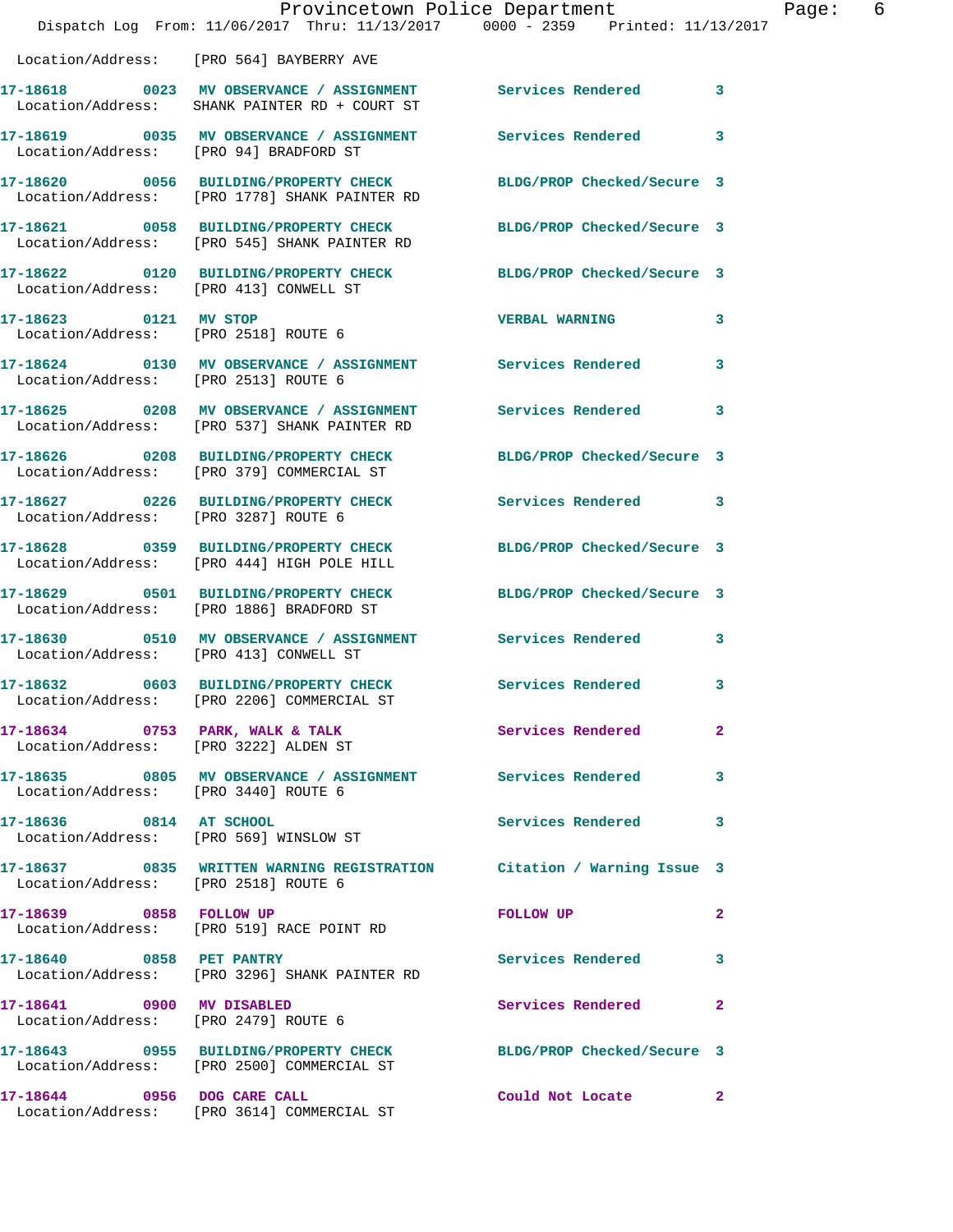|                                        | Dispatch Log From: 11/06/2017 Thru: 11/13/2017 0000 - 2359 Printed: 11/13/2017                            | Provincetown Police Department |              | Page: 7      |  |
|----------------------------------------|-----------------------------------------------------------------------------------------------------------|--------------------------------|--------------|--------------|--|
| Refer To Accident: 17-104-AC           | 17-18646 1005 MV COLLISION 2008 Services Rendered 1<br>Location/Address: [PRO 2737] COMMERCIAL ST         |                                |              |              |  |
|                                        | 17-18647 1022 PET PANTRY<br>Location/Address: [PRO 285] COMMERCIAL ST                                     | Services Rendered 3            |              |              |  |
| Location/Address: [PRO 3222] ALDEN ST  | 17-18651 1230 RESCUE CALL/TRANSPORT                                                                       | Transported to Hospital 1      |              |              |  |
|                                        | 17-18653 1417 TOYS-FOR-TOTS RUN Services Rendered 3<br>Location/Address: [PRO 3296] SHANK PAINTER RD      |                                |              | $\mathbf{2}$ |  |
|                                        | 17-18654 1455 AT SCHOOL<br>Location/Address: [PRO 569] WINSLOW ST                                         | Services Rendered              | $\mathbf{3}$ |              |  |
|                                        | 17-18655 1527 BUILDING/PROPERTY CHECK Services Rendered<br>Location/Address: [PRO 3259] MACMILLAN WHARF   |                                | $\mathbf{3}$ |              |  |
|                                        | 17-18656 1540 MV OBSERVANCE / ASSIGNMENT Services Rendered 3<br>Location/Address: [PRO 2521] ROUTE 6      |                                |              |              |  |
|                                        | 17-18657 1628 BUILDING/PROPERTY CHECK Services Rendered<br>Location/Address: [PRO 2490] PROVINCELANDS RD  |                                | 3            |              |  |
| Location/Address: SHANK PAINTER RD     | 17-18659 1639 MV OBSERVANCE / ASSIGNMENT No Action Required 3                                             |                                |              |              |  |
|                                        | 17-18658 1643 BUILDING/PROPERTY CHECK Services Rendered<br>Location/Address: [PRO 2540] RACE POINT RD     |                                | 3            |              |  |
|                                        | 17-18660 1655 PARK, WALK & TALK 1988 Services Rendered 2<br>Location/Address: [PRO 1892] SHANK PAINTER RD |                                |              |              |  |
| Location/Address: [PRO 3287] ROUTE 6   | 17-18662 1825 BUILDING/PROPERTY CHECK BLDG/PROP Checked/Secure 3                                          |                                |              |              |  |
|                                        | 17-18664 1855 BUILDING/PROPERTY CHECK Services Rendered 3<br>Location/Address: [PRO 2898] JEROME SMITH RD |                                |              |              |  |
|                                        | 17-18666 1903 PARK, WALK & TALK<br>Location: [PRO 3431] LOPES SQUARE                                      | Services Rendered 2            |              |              |  |
| Location/Address: [TRU] HOPKIINS WAY   | 17-18667 1937 ASSIST DEPARTMENT / TRURO PD Services Rendered                                              |                                | 3            |              |  |
|                                        | 17-18669 2057 BUILDING/PROPERTY CHECK<br>Location/Address: [PRO 2206] COMMERCIAL ST                       | BLDG/PROP Checked/Secure 3     |              |              |  |
|                                        |                                                                                                           | BLDG/PROP Checked/Secure 3     |              |              |  |
|                                        | 17-18671 2151 BUILDING/PROPERTY CHECK<br>Location/Address: [PRO 2543] MACMILLAN WHARF                     | BLDG/PROP Checked/Secure 3     |              |              |  |
|                                        | 17-18672 2156 BUILDING/PROPERTY CHECK<br>Location/Address: [PRO 526] RYDER ST EXT                         | Services Rendered              | 3            |              |  |
| Location/Address: [PRO 58] BRADFORD ST | 17-18673 2356 BUILDING/PROPERTY CHECK                                                                     | BLDG/PROP Checked/Secure 3     |              |              |  |
|                                        |                                                                                                           |                                |              |              |  |

## **For Date: 11/10/2017 - Friday**

| 17-18674          | 0004 | MV OBSERVANCE / ASSIGNMENT                                                      | Services Rendered          |  |
|-------------------|------|---------------------------------------------------------------------------------|----------------------------|--|
| Location/Address: |      | BRADFORD ST + HOWLAND ST                                                        |                            |  |
| 17-18675          | 0024 | <b>BUILDING/PROPERTY CHECK</b><br>Location/Address: [PRO 3296] SHANK PAINTER RD | BLDG/PROP Checked/Secure 3 |  |
| 17-18676          | 0026 | <b>BUILDING/PROPERTY CHECK</b>                                                  | BLDG/PROP Checked/Secure 3 |  |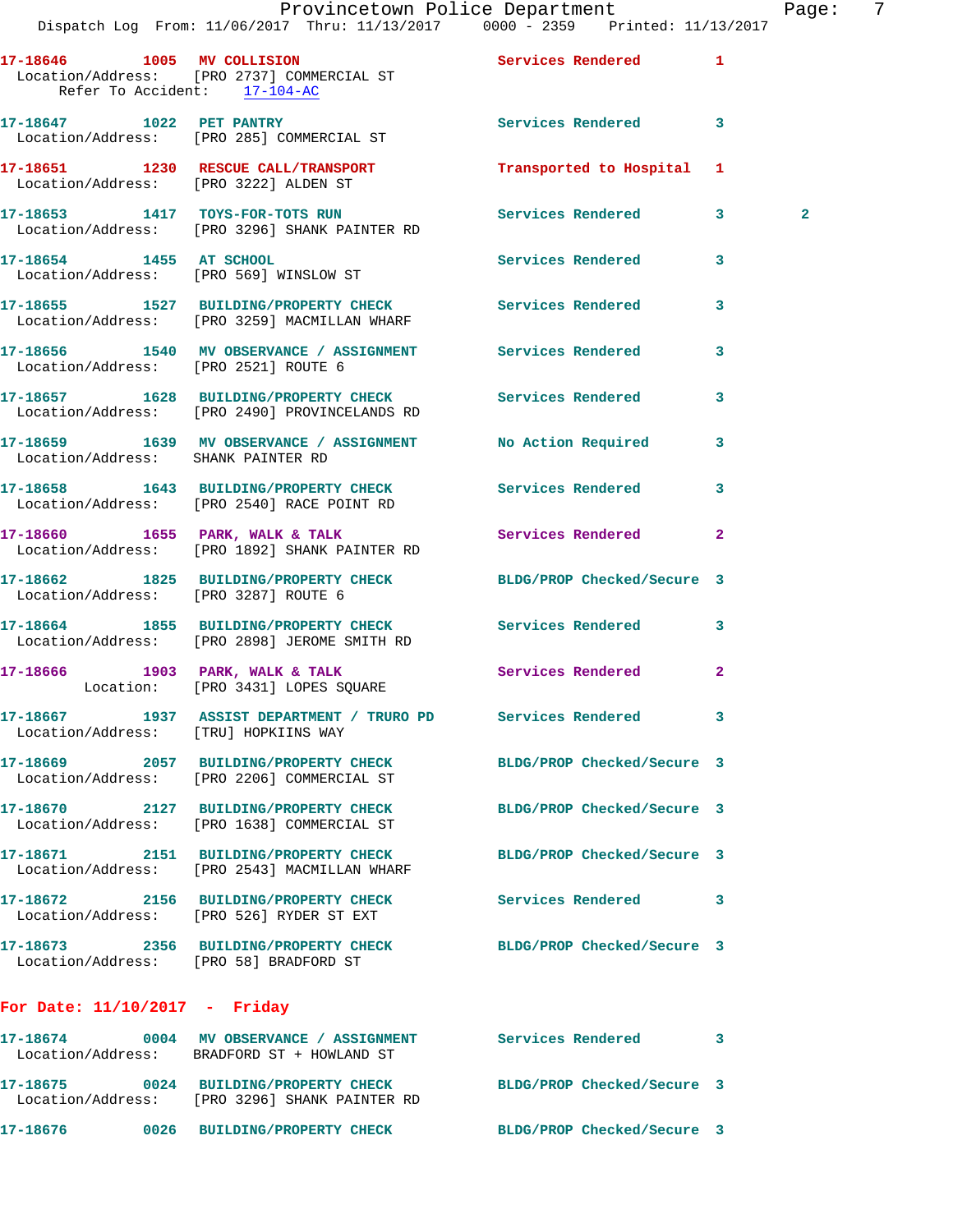|                                       | Dispatch Log From: 11/06/2017 Thru: 11/13/2017 0000 - 2359 Printed: 11/13/2017                                    | Provincetown Police Department | Page: 8      |  |
|---------------------------------------|-------------------------------------------------------------------------------------------------------------------|--------------------------------|--------------|--|
|                                       | Location/Address: [PRO 1778] SHANK PAINTER RD                                                                     |                                |              |  |
|                                       | 17-18677 0034 BUILDING/PROPERTY CHECK BLDG/PROP Checked/Secure 3<br>Location/Address: [PRO 1952] COMMERCIAL ST    |                                |              |  |
|                                       | 17-18678 0047 BUILDING/PROPERTY CHECK BLDG/PROP Checked/Secure 3<br>Location/Address: [PRO 554] TREMONT ST        |                                |              |  |
|                                       | 17-18679 0049 MV OBSERVANCE / ASSIGNMENT<br>Location/Address: [PRO 3912] SHANK PAINTER RD                         | No Action Required 3           |              |  |
| Location/Address: [PRO 512] PRINCE ST | 17-18680 0104 BUILDING/PROPERTY CHECK BLDG/PROP Checked/Secure 3                                                  |                                |              |  |
|                                       | 17-18681 0117 MV OBSERVANCE / ASSIGNMENT Services Rendered 3<br>Location/Address: BRADFORD ST + HIGH POLE HILL    |                                |              |  |
|                                       | 17-18682 0231 BUILDING/PROPERTY CHECK<br>Location/Address: [PRO 186] COMMERCIAL ST                                | BLDG/PROP Checked/Secure 3     |              |  |
|                                       | 17-18683 0257 BUILDING/PROPERTY CHECK BLDG/PROP Checked/Secure 3<br>Location/Address: [PRO 2206] COMMERCIAL ST    |                                |              |  |
|                                       | 17-18684 0304 BUILDING/PROPERTY CHECK<br>Location/Address: [PRO 1783] FRANKLIN ST                                 | BLDG/PROP Checked/Secure 3     |              |  |
|                                       | 17-18685 0334 BUILDING/PROPERTY CHECK BLDG/PROP Checked/Secure 3<br>Location/Address: [PRO 3163] WINTHROP ST      |                                |              |  |
|                                       | 17-18686 0339 BUILDING/PROPERTY CHECK BLDG/PROP Checked/Secure 3<br>Location/Address: [PRO 3921] ROUTE 6          |                                |              |  |
|                                       | 17-18688 0357 ALARM - FIRE<br>Location/Address: [PRO 437] FREEMAN ST                                              | False Alarm                    | $\mathbf{1}$ |  |
|                                       | 17-18689 0526 BUILDING/PROPERTY CHECK BLDG/PROP Checked/Secure 3<br>Location/Address: [PRO 1780] JOHNSON ST       |                                |              |  |
|                                       | 17-18690 0544 MV OBSERVANCE / ASSIGNMENT Services Rendered<br>Location/Address: [PRO 3004] BRADFORD ST            |                                | $\mathbf{3}$ |  |
| 17-18691 0610 FOLLOW UP               | Location/Address: [PRO 542] SHANK PAINTER RD                                                                      | <b>FOLLOW UP</b>               | $\mathbf{2}$ |  |
| 17-18692 0835 MV COMPLAINT            | Location/Address: [PRO 285] COMMERCIAL ST                                                                         | <b>VERBAL WARNING</b>          | $\mathbf{2}$ |  |
|                                       | 17-18693 1007 FUNERAL ESCORT<br>Location/Address: [PRO 1645] HARRY KEMP WAY                                       | <b>Services Rendered</b> 3     |              |  |
|                                       | 17-18694 1029 LOW-HANGING WIRE<br>Location/Address: [PRO 885] CONWAY ST                                           | Referred to Other Agency 2     |              |  |
| Location/Address: [PRO 3440] ROUTE 6  | 17-18695 1110 MV OBSERVANCE / ASSIGNMENT Services Rendered 3                                                      |                                |              |  |
|                                       | 17-18697 1137 SERVE SUMMONS<br>Location/Address: [PRO 725] BRADFORD ST                                            | Could Not Locate 3             |              |  |
|                                       | 17-18698 1138 DIFFICULTY BREATHING/TRANSPORT Transported to Hospital 1<br>Location/Address: [PRO 2693] FREEMAN ST |                                |              |  |
| 17-18699 1315 ARGUMENT                | Location/Address: [PRO 537] SHANK PAINTER RD                                                                      | Services Rendered 1            |              |  |
|                                       | 17-18700 1328 MV OBSERVANCE / ASSIGNMENT Services Rendered 3<br>Location/Address: [PRO 3670] SHANK PAINTER RD     |                                |              |  |
|                                       | 17-18701 1333 WRITTEN WARNING SPEED<br>Location/Address: [PRO 338] SHANK PAINTER RD                               | Citation / Warning Issue 3     |              |  |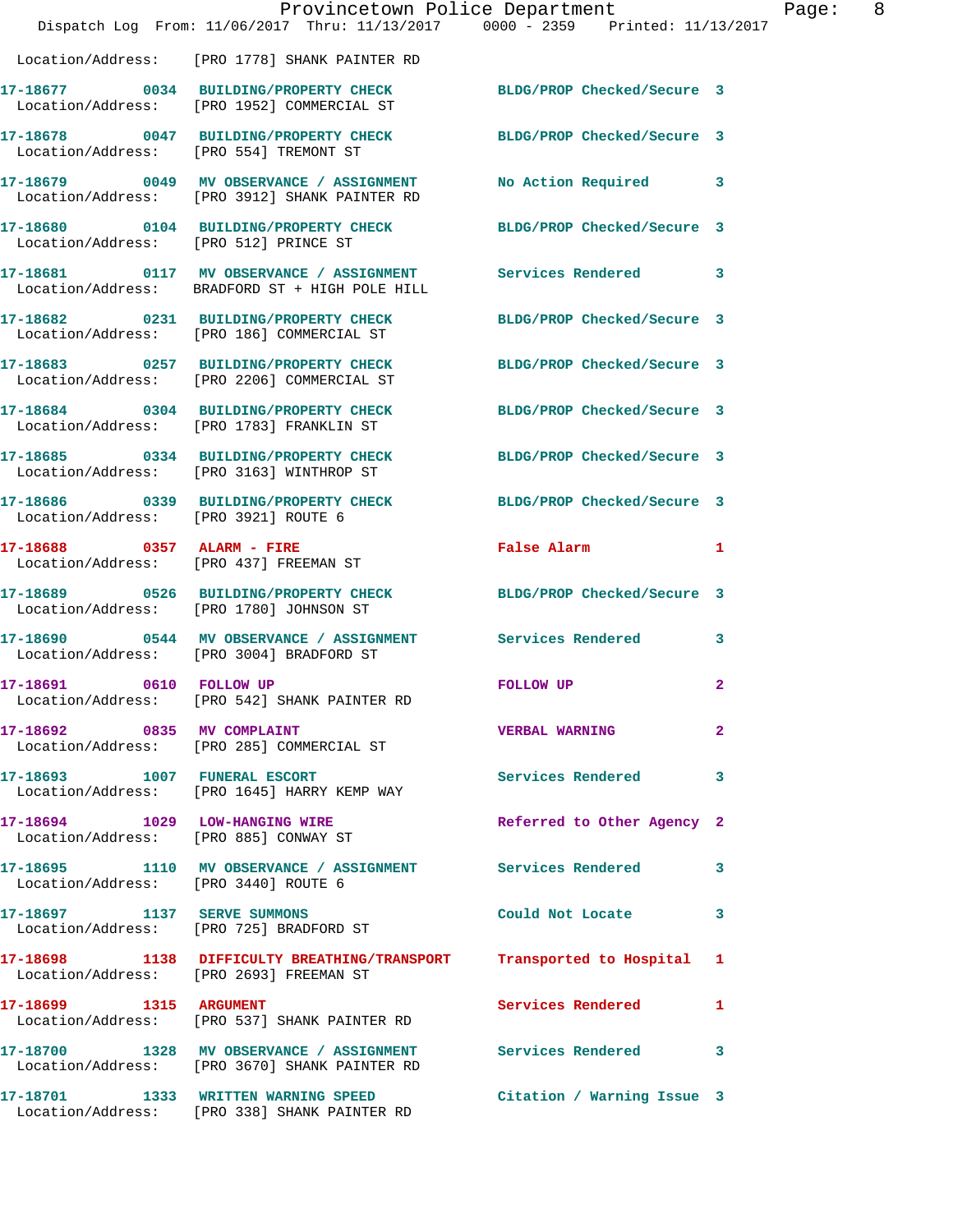|                                      | Provincetown Police Department The Page: 9<br>Dispatch Log From: 11/06/2017 Thru: 11/13/2017 0000 - 2359 Printed: 11/13/2017 |                            |              |   |  |
|--------------------------------------|------------------------------------------------------------------------------------------------------------------------------|----------------------------|--------------|---|--|
|                                      | 17-18702 1348 VERBAL SPEED VERBAL WARNING<br>Location/Address: [PRO 2519] ROUTE 6                                            |                            | $\mathbf{3}$ |   |  |
|                                      | 17-18703 1403 PARK, WALK & TALK 1999 Services Rendered<br>Location: [PRO 3431] LOPES SQUARE                                  |                            | $\mathbf{2}$ |   |  |
|                                      | 17-18704 1438 LOOSE DOG Services Rendered 2<br>Location/Address: [PRO 1148] WILLOW DR                                        |                            |              | 1 |  |
|                                      | 17-18705 1511 MV COLLISION Services Rendered 1<br>Location/Address: CENTER ST + COMMERCIAL ST                                |                            |              |   |  |
|                                      | 17-18706 1657 MV STOP<br>Location/Address: RACE POINT RD + STABLE PATH                                                       | <b>VERBAL WARNING</b>      | 3            |   |  |
| Location/Address: ROUTE 6 + SNAIL RD | 17-18707 1709 MV OBSERVANCE / ASSIGNMENT Services Rendered                                                                   |                            | $\mathbf{3}$ |   |  |
| 17-18708 1713 MV STOP                | Location/Address: [PRO 2521] ROUTE 6                                                                                         | Citation / Warning Issue 3 |              |   |  |
| Location/Address: [PRO 2521] ROUTE 6 | 17-18709 1730 MV STOP                                                                                                        | <b>VERBAL WARNING</b>      | 3            |   |  |
| 17-18711 1753 MV STOP                | Location/Address: [PRO 2513] ROUTE 6                                                                                         | Citation / Warning Issue 3 |              |   |  |
| Location/Address: [PRO 2521] ROUTE 6 | 17-18710 1755 MV OBSERVANCE / ASSIGNMENT Services Rendered 3                                                                 |                            |              |   |  |
|                                      | 17-18712 1929 SUSPICIOUS ACTIVITY SPOKEN TO<br>Location/Address: [PRO 1172] HOLWAY AVE                                       |                            | $\mathbf{2}$ |   |  |
|                                      | 17-18713 2015 PARK, WALK & TALK 2015 Services Rendered<br>Location: [PRO 3431] LOPES SQUARE                                  |                            | -2           |   |  |
|                                      | 17-18714 2041 BUILDING/PROPERTY CHECK BLDG/PROP Checked/Secure 3<br>Location/Address: [PRO 1783] FRANKLIN ST                 |                            |              |   |  |
|                                      | 17-18715 2101 BUILDING/PROPERTY CHECK Services Rendered 3<br>Location/Address: [PRO 2483] COMMERCIAL ST                      |                            |              |   |  |
|                                      | 17-18716 2109 PARK, WALK & TALK<br>Location/Address: [PRO 2737] COMMERCIAL ST                                                | <b>Services Rendered</b>   |              |   |  |
|                                      | 17-18718 2119 SERVICE CALL / POLICE Services Rendered<br>Location/Address: [PRO 1434] STANDISH ST                            |                            | 3            |   |  |
|                                      | 17-18717 2126 BUILDING/PROPERTY CHECK<br>Location/Address: [PRO 3259] MACMILLAN WHARF                                        | Services Rendered          | 3            |   |  |
|                                      | 17-18720 2131 MV OBSERVANCE / ASSIGNMENT Services Rendered<br>Location/Address: BRADFORD ST + RYDER ST                       |                            | 3            |   |  |
| For Date: $11/11/2017$ - Saturday    |                                                                                                                              |                            |              |   |  |
|                                      | 17-18721 0022 BUILDING/PROPERTY CHECK BLDG/PROP Checked/Secure 3<br>Location/Address: [PRO 3609] COMMERCIAL ST               |                            |              |   |  |
|                                      | 17-18722 0028 BUILDING/PROPERTY CHECK BLDG/PROP Checked/Secure 3<br>Location/Address: [PRO 99] COMMERCIAL ST                 |                            |              |   |  |
|                                      | 17-18723 0044 MV OBSERVANCE / ASSIGNMENT                                                                                     | No Action Required         | 3            |   |  |
| Location/Address: ROUTE 6 + SNAIL RD | 17-18724 0059 MEDICAL EMERGENCY                                                                                              | Transported to Hospital 1  |              |   |  |

**17-18725 0227 BUILDING/PROPERTY CHECK BLDG/PROP Checked/Secure 3**  Location/Address: [PRO 3287] ROUTE 6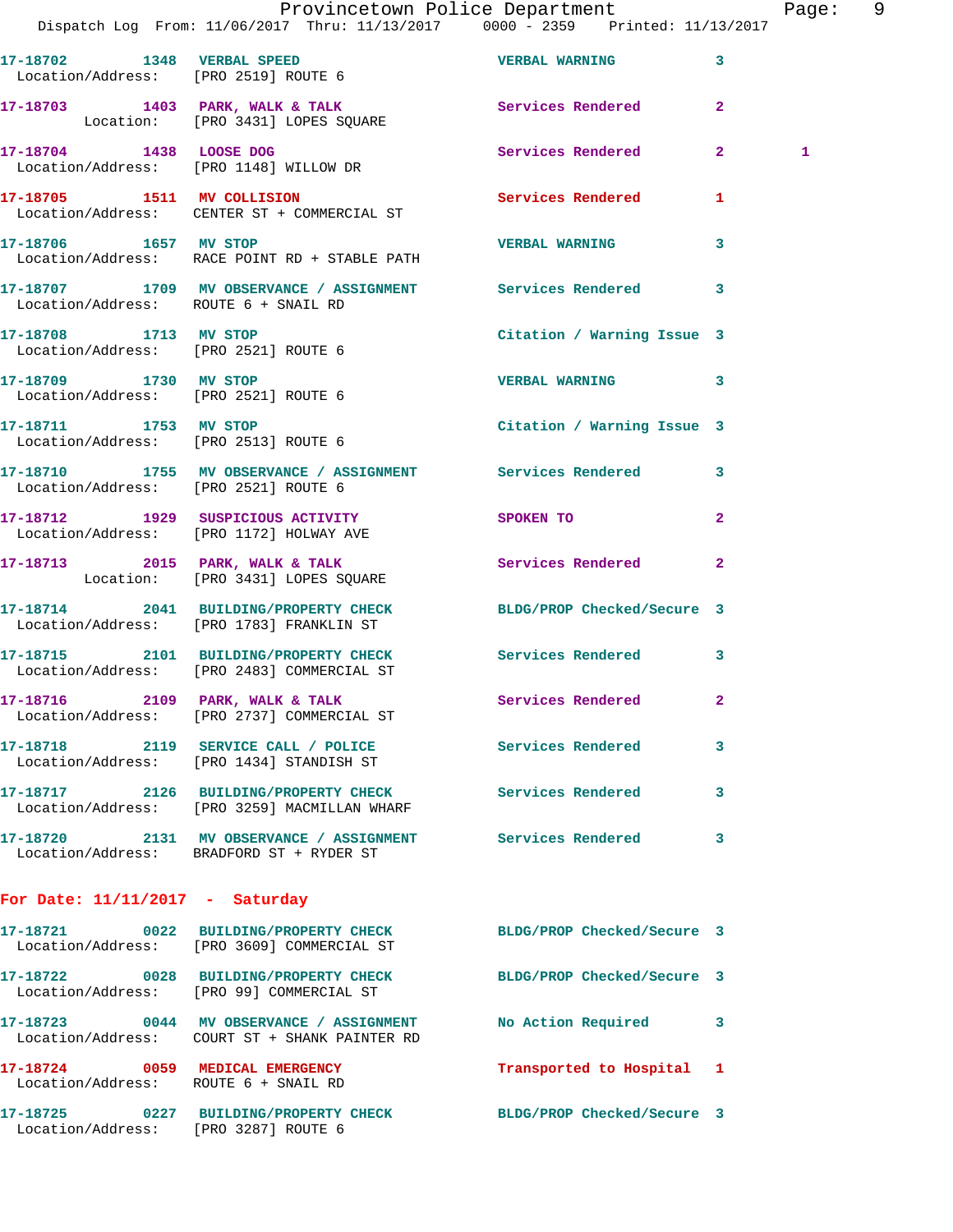| Location/Address: [PRO 512] PRINCE ST                           | 17-18726 0234 BUILDING/PROPERTY CHECK BLDG/PROP Checked/Secure 3                                       |                           |                |
|-----------------------------------------------------------------|--------------------------------------------------------------------------------------------------------|---------------------------|----------------|
|                                                                 | 17-18727 0240 MV OBSERVANCE / ASSIGNMENT No Action Required<br>Location/Address: [PRO 595] BRADFORD ST |                           | 3              |
|                                                                 | 17-18728 0259 ASSIST CITIZEN<br>Location/Address: [PRO 2144] CONWELL ST                                | <b>Services Rendered</b>  | 3              |
| Location/Address: ROUTE 6 + SNAIL RD                            | 17-18729 0400 MV OBSERVANCE / ASSIGNMENT Services Rendered                                             |                           | 3              |
| Location/Address: [PRO 3287] ROUTE 6                            | 17-18730 0820 BUILDING/PROPERTY CHECK BLDG/PROP Checked/Secure 3                                       |                           |                |
| 17-18731 0834 MV COMPLAINT                                      | Location/Address: [PRO 3456] RYDER ST EXT                                                              | Services Rendered         | $\overline{2}$ |
| 17-18732 0842 FOLLOW UP                                         | Location/Address: [PRO 1434] STANDISH ST                                                               | Services Rendered         | $\overline{2}$ |
|                                                                 | 17-18734 1009 PARK, WALK & TALK<br>Location/Address: [PRO 3259] MACMILLAN WHARF                        | <b>Services Rendered</b>  | $\mathbf{2}$   |
| Location/Address: SHANK PAINTER RD                              | 17-18735 1023 MV OBSERVANCE / ASSIGNMENT No Action Required                                            |                           | 3              |
|                                                                 | 17-18737 1146 DOG CARE ASSIST<br>Location/Address: [PRO 302] COMMERCIAL ST                             | Services Rendered         | $\overline{2}$ |
|                                                                 | 17-18738 1204 DISORDERLY COMPLAINT<br>Location/Address: [PRO 542] SHANK PAINTER RD                     | <b>Services Rendered</b>  | $\mathbf{1}$   |
| Location/Address: ROUTE 6 + SNAIL RD                            | 17-18739 1245 MV OBSERVANCE / ASSIGNMENT Services Rendered                                             |                           | 3              |
| 17-18740 1259 MV STOP                                           | Location/Address: COMMERCIAL ST + BRADFORD ST                                                          | <b>VERBAL WARNING</b>     | 3              |
| 17-18741   1311   COMPLAINT                                     | Location/Address: [PRO 542] SHANK PAINTER RD                                                           | Services Rendered         | 3              |
|                                                                 | 17-18742 1320 SUSPICIOUS ACTIVITY<br>Location/Address: [PRO 1989] COMMERCIAL ST                        | Could Not Locate          | $\mathbf{2}$   |
|                                                                 | 17-18743 1336 PARK, WALK & TALK<br>Location/Address: [PRO 526] RYDER ST EXT                            | Services Rendered         | $\mathbf{2}$   |
| Location/Address: RYDER ST                                      | 17-18744 1337 PARK, WALK & TALK                                                                        | <b>Services Rendered</b>  | $\overline{2}$ |
| 17-18745 1352 MV STOP<br>Location/Address: [PRO 411] CONWELL ST |                                                                                                        | <b>VERBAL WARNING</b>     | 3              |
| 17-18746   1411 MV STOP                                         | Location/Address: ROUTE 6 + SHANK PAINTER RD                                                           | <b>VERBAL WARNING</b>     | 3              |
| 17-18748 1435 CHOKING                                           | Location/Address: [PRO 1150] WILLOW DR                                                                 | Transported to Hospital 1 |                |
| 17-18749 1542 HAZARDS                                           | Location/Address: [PRO 542] SHANK PAINTER RD                                                           | Services Rendered         | $\overline{2}$ |
| 17-18752 1555 PARK, WALK & TALK                                 | Location/Address: [PRO 105] COMMERCIAL ST                                                              | Services Rendered         | $\overline{2}$ |
|                                                                 | 17-18751 1556 BUILDING/PROPERTY CHECK<br>Location/Address: [PRO 3259] MACMILLAN WHARF                  | <b>Services Rendered</b>  | 3              |
|                                                                 | 17-18753 1614 MV OBSERVANCE / ASSIGNMENT                                                               | Services Rendered 3       |                |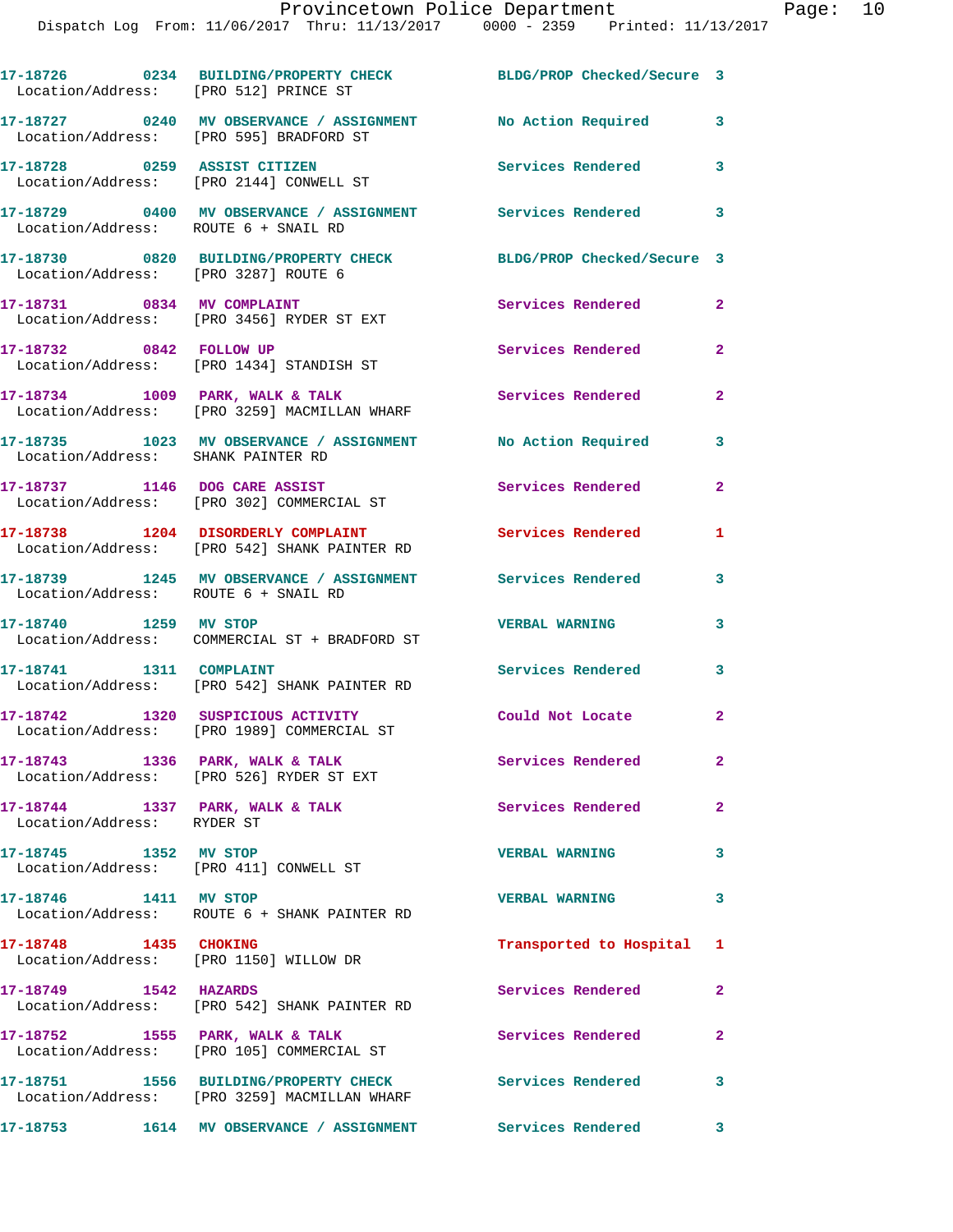|                                      | Dispatch Log From: $11/06/2017$ Thru: $11/13/2017$ 0000 - 2359 Printed: $11/13/2017$                                   | Provincetown Police Department |                | Page: 11 |  |
|--------------------------------------|------------------------------------------------------------------------------------------------------------------------|--------------------------------|----------------|----------|--|
| Location/Address: [PRO 2521] ROUTE 6 |                                                                                                                        |                                |                |          |  |
| 17-18754 1616 MV DISABLED            | Location/Address: [PRO 2521] ROUTE 6                                                                                   | Services Rendered 2            |                |          |  |
|                                      | 17-18755 1718 PARKING COMPLAINT / GENERAL Services Rendered<br>Location/Address: [PRO 2489] BRADFORD ST                |                                | $\mathbf{3}$   |          |  |
|                                      | 17-18756 1733 PARK, WALK & TALK (Services Rendered Location/Address: [PRO 1892] SHANK PAINTER RD                       |                                | $\overline{2}$ |          |  |
|                                      | 17-18758 1800 MV OBSERVANCE / ASSIGNMENT Services Rendered 3<br>Location/Address: SHANK PAINTER RD + BRADFORD ST       |                                |                |          |  |
|                                      | 17-18760 1916 BUILDING/PROPERTY CHECK Services Rendered 3<br>Location/Address: [PRO 2898] JEROME SMITH RD              |                                |                |          |  |
|                                      | 17-18761   1917   BUILDING/PROPERTY CHECK   BLDG/PROP Checked/Secure   3<br>Location/Address: [PRO 2194] COMMERCIAL ST |                                |                |          |  |
|                                      | 17-18762 1920 MV OBSERVANCE / ASSIGNMENT Services Rendered 3<br>  Location/Address: [PRO 2521] ROUTE 6                 |                                |                |          |  |
| 17-18763 2011 FOLLOW UP              | Location/Address: [PRO 542] SHANK PAINTER RD                                                                           | Services Rendered              | $\overline{2}$ |          |  |
|                                      | 17-18764 2106 BUILDING/PROPERTY CHECK Services Rendered 3<br>Location/Address: [PRO 564] BAYBERRY AVE                  |                                |                |          |  |
|                                      | 17-18765 2119 BUILDING/PROPERTY CHECK Services Rendered 3<br>Location/Address: [PRO 2540] RACE POINT RD                |                                |                |          |  |
| For Date: $11/12/2017$ - Sunday      |                                                                                                                        |                                |                |          |  |
|                                      | 17-18766 0013 MEDICAL EMERGENCY/BP CHECK Services Rendered 1<br>Location/Address: [PRO 2144] CONWELL ST                |                                |                |          |  |
|                                      | 17-18767 0026 BUILDING/PROPERTY CHECK BLDG/PROP Checked/Secure 3<br>Location/Address: [PRO 1783] FRANKLIN ST           |                                |                |          |  |
| 17-18769 0033 BAR CHECK              | Location/Address: [PRO 3443] COMMERCIAL ST                                                                             | BLDG/PROP Checked/Secure 2     |                |          |  |
|                                      | 17-18770 0035 BUILDING/PROPERTY CHECK BLDG/PROP Checked/Secure 3<br>Location/Address: [PRO 444] HIGH POLE HILL         |                                |                |          |  |
|                                      |                                                                                                                        |                                |                |          |  |

**17-18771 0038 DISTURBANCE / FIGHT / ARGUMENT Services Rendered 1**  Location/Address: [PRO 3443] COMMERCIAL ST **17-18772 0055 BAR CHECK BLDG/PROP Checked/Secure 2** 

Location/Address: [PRO 272] COMMERCIAL ST

**17-18773 0101 MV OBSERVANCE / ASSIGNMENT No Action Required 3**  Location/Address: [PRO 2577] BRADFORD ST

**17-18774 0115 BUILDING/PROPERTY CHECK BLDG/PROP Checked/Secure 3**  Location/Address: [PRO 1638] COMMERCIAL ST

**17-18775 0118 BUILDING/PROPERTY CHECK BLDG/PROP Checked/Secure 3**  Location/Address: [PRO 2539] RYDER ST EXT

Location/Address: [PRO 186] COMMERCIAL ST

**17-18776 0126 BUILDING/PROPERTY CHECK BLDG/PROP Checked/Secure 3** 

**17-18777 0142 MV OBSERVANCE / ASSIGNMENT Services Rendered 3** 

Location/Address: [PRO 595] BRADFORD ST

**17-18778 0153 MV OBSERVANCE / ASSIGNMENT No Action Required 3**  Location/Address: BROWNE ST + SHANK PAINTER RD

- -
	-
	-
	-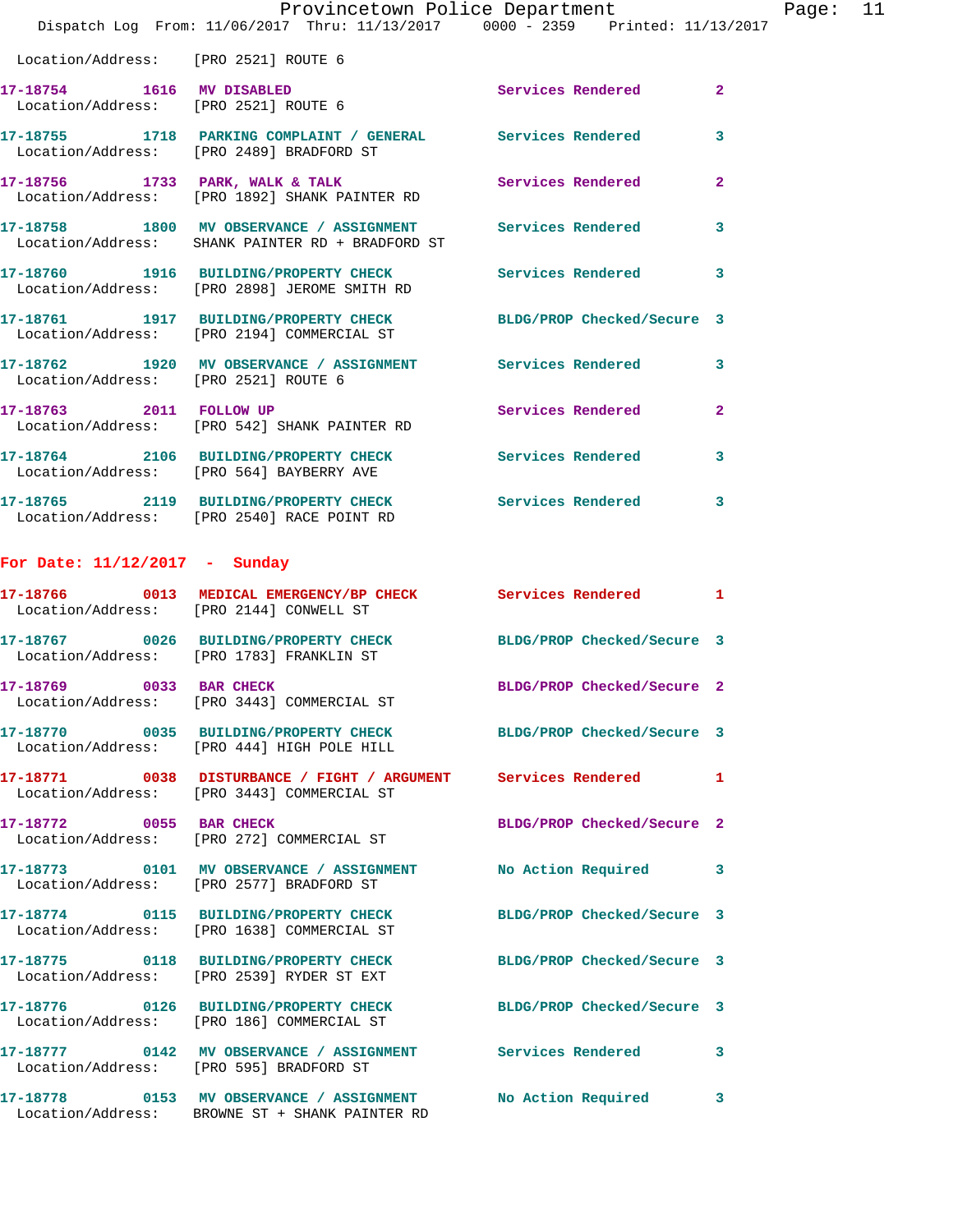|                                                              | 17-18779 0236 BUILDING/PROPERTY CHECK<br>Location/Address: [PRO 2494] BRADFORD ST                            | Services Rendered 3        |                         |
|--------------------------------------------------------------|--------------------------------------------------------------------------------------------------------------|----------------------------|-------------------------|
|                                                              | 17-18780 0243 BUILDING/PROPERTY CHECK<br>Location/Address: [PRO 2977] COMMERCIAL ST                          | Services Rendered 3        |                         |
|                                                              | 17-18781 0259 BUILDING/PROPERTY CHECK<br>Location/Address: [PRO 3259] MACMILLAN WHARF                        | BLDG/PROP Checked/Secure 3 |                         |
|                                                              | 17-18782 0316 BUILDING/PROPERTY CHECK<br>Location/Address: [PRO 3163] WINTHROP ST                            | Services Rendered          | 3                       |
| Location/Address: [PRO 3287] ROUTE 6                         | 17-18783 0342 BUILDING/PROPERTY CHECK                                                                        | Services Rendered 3        |                         |
|                                                              | 17-18784 0434 BUILDING/PROPERTY CHECK<br>Location/Address: [PRO 447] JEROME SMITH RD                         | BLDG/PROP Checked/Secure 3 |                         |
| Location/Address: [PRO 94] BRADFORD ST                       | 17-18785 0540 BUILDING/PROPERTY CHECK                                                                        | BLDG/PROP Checked/Secure 3 |                         |
| Location/Address: [PRO 413] CONWELL ST                       | 17-18786 6 0554 MV OBSERVANCE / ASSIGNMENT Services Rendered                                                 |                            | 3                       |
|                                                              | 17-18787 0807 BUILDING/PROPERTY CHECK Services Rendered 3<br>Location/Address: [PRO 3259] MACMILLAN WHARF    |                            |                         |
|                                                              | 17-18788 0809 BUILDING/PROPERTY CHECK<br>Location/Address: [PRO 519] RACE POINT RD                           | BLDG/PROP Checked/Secure 3 |                         |
| Location/Address: [PRO 2521] ROUTE 6                         | 17-18789 0815 MV OBSERVANCE / ASSIGNMENT Services Rendered                                                   |                            | 3                       |
| Location/Address: [PRO 521] ROUTE 6                          | 17-18790 0900 BUILDING/PROPERTY CHECK                                                                        | Services Rendered          | 3                       |
|                                                              | 17-18791 0910 PARK, WALK & TALK<br>Location: [PRO 3431] LOPES SQUARE                                         | Services Rendered          | $\mathbf{2}$            |
|                                                              | 17-18793 1001 MV OBSERVANCE / ASSIGNMENT No Action Required<br>Location/Address: [PRO 3670] SHANK PAINTER RD |                            | 3                       |
| 17-18795 1020 MV STOP                                        | Location/Address: [PRO 3099] SHANK PAINTER RD                                                                | <b>VERBAL WARNING</b>      | 3                       |
|                                                              | 17-18794 1022 BUILDING/PROPERTY CHECK<br>Location/Address: [PRO 1780] JOHNSON ST                             | Services Rendered          | 3                       |
| 17-18797 1029 MV STOP                                        | Location/Address: [PRO 1886] BRADFORD ST                                                                     | <b>VERBAL WARNING</b>      | $\overline{\mathbf{3}}$ |
| Location/Address: [PRO 2481] TREMONT ST                      | 17-18796 1034 BUILDING/PROPERTY CHECK                                                                        | Services Rendered          | 3                       |
| 17-18801 1040 ANIMAL CALL<br>Location/Address: COMMERCIAL ST |                                                                                                              | Services Rendered          | $\mathbf{2}$            |
|                                                              | 17-18798 1049 PARK, WALK & TALK<br>Location/Address: [PRO 2490] PROVINCELANDS RD                             | Services Rendered          | $\mathbf{2}$            |
|                                                              | 17-18799 1109 BUILDING/PROPERTY CHECK<br>Location/Address: [PRO 2540] RACE POINT RD                          | Services Rendered          | $\overline{\mathbf{3}}$ |
| 17-18800 1110 ANIMAL CALL                                    | Location/Address: [PRO 3405] COMMERCIAL ST                                                                   | No Action Required         | $\mathbf{2}$            |
| 17-18802 1239 ALARM - GENERAL                                | Location/Address: [PRO 9] BAYBERRY AVE                                                                       | False Alarm                | $\mathbf{1}$            |
| 17-18803                                                     | 1254 MV OBSERVANCE / ASSIGNMENT                                                                              | Services Rendered 3        |                         |

Location/Address: BRADFORD ST + RYDER ST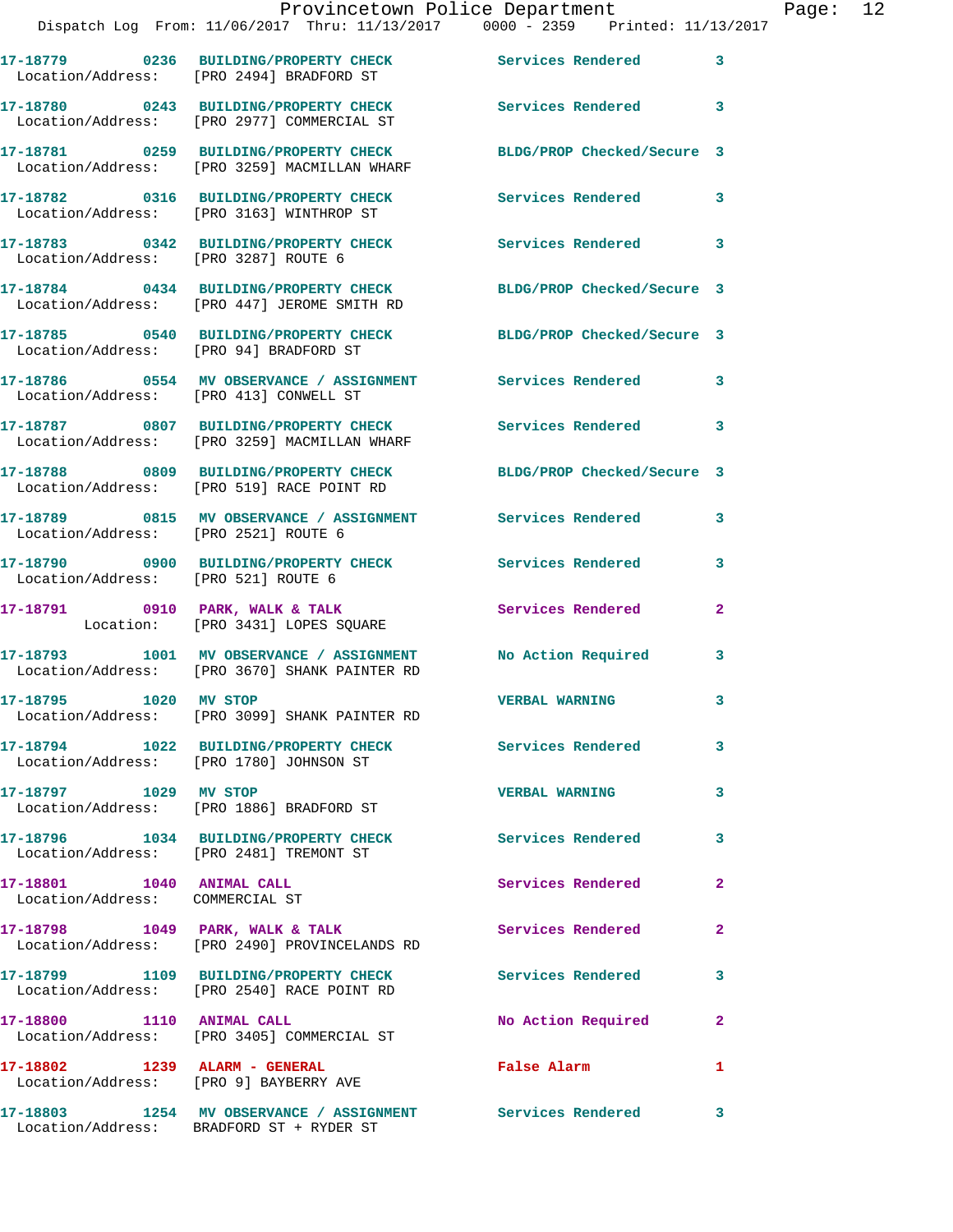|                                                    | Dispatch Log From: 11/06/2017 Thru: 11/13/2017 0000 - 2359 Printed: 11/13/2017                                    |                            |                |
|----------------------------------------------------|-------------------------------------------------------------------------------------------------------------------|----------------------------|----------------|
|                                                    | 17-18806 1328 PARK, WALK & TALK<br>Location/Address: [PRO 2206] COMMERCIAL ST                                     | Services Rendered          | $\overline{a}$ |
| Location/Address: [PRO 2513] ROUTE 6               | 17-18805 1338 MV OBSERVANCE / ASSIGNMENT Services Rendered                                                        |                            | 3              |
| 17-18807 1339 MV STOP<br>Location/Address: ROUTE 6 |                                                                                                                   | <b>VERBAL WARNING</b>      | 3              |
|                                                    | 17-18808 1541 BUILDING/PROPERTY CHECK BLDG/PROP Checked/Secure 3<br>Location/Address: [PRO 2206] COMMERCIAL ST    |                            |                |
|                                                    | 17-18809 1636 PARK, WALK & TALK<br>Location/Address: [PRO 105] COMMERCIAL ST                                      | Services Rendered          | $\overline{a}$ |
|                                                    | 17-18810 1707 MV OBSERVANCE / ASSIGNMENT Services Rendered<br>Location/Address: [PRO 1867] SHANK PAINTER RD       |                            | 3              |
| 17-18811 1717 MV STOP                              | Location/Address: [PRO 539] SHANK PAINTER RD                                                                      | <b>VERBAL WARNING</b>      | 3              |
|                                                    | 17-18812 1802 MEDICAL EMERGENCY<br>Location/Address: [PRO 3258] BRADFORD ST                                       | <b>PATIENT REFUSAL</b>     | 1              |
|                                                    | 17-18813 1925 MV OBSERVANCE / ASSIGNMENT Services Rendered<br>Location/Address: [PRO 1892] SHANK PAINTER RD       |                            | 3              |
|                                                    | 17-18814 1925 MEDICAL EMERGENCY/ALLERGIC PATIENT REFUSAL<br>Location/Address: [PRO 329] COMMERCIAL ST             |                            | 1              |
| 17-18816 2220 MV STOP                              | Location/Address: [PRO 14] BRADFORD ST                                                                            | <b>VERBAL WARNING</b>      | 3              |
| Location/Address: [PRO 3287] ROUTE 6               | 17-18817 2337 BUILDING/PROPERTY CHECK                                                                             | BLDG/PROP Checked/Secure 3 |                |
| For Date: $11/13/2017$ - Monday                    |                                                                                                                   |                            |                |
|                                                    | 17-18818 0018 BUILDING/PROPERTY CHECK BLDG/PROP Checked/Secure 3<br>Location/Address: [PRO 545] SHANK PAINTER RD  |                            |                |
|                                                    | 17-18819 0021 BUILDING/PROPERTY CHECK BLDG/PROP Checked/Secure 3<br>Location/Address: [PRO 1778] SHANK PAINTER RD |                            |                |
|                                                    | 17-18820 0025 MV OBSERVANCE / ASSIGNMENT Services Rendered<br>Location/Address: SHANK PAINTER RD + PROVINCE RD    |                            | 3              |
|                                                    | 17-18821 0108 BUILDING/PROPERTY CHECK BLDG/PROP Checked/Secure 3<br>Location/Address: [PRO 1783] FRANKLIN ST      |                            |                |
|                                                    | 17-18822 0116 BUILDING/PROPERTY CHECK<br>Location/Address: [PRO 1989] COMMERCIAL ST                               | BLDG/PROP Checked/Secure 3 |                |
| Location/Address: [PRO 94] BRADFORD ST             | 17-18823 0128 MV OBSERVANCE / ASSIGNMENT Services Rendered                                                        |                            | 3              |
|                                                    | 17-18824 0202 BUILDING/PROPERTY CHECK<br>Location/Address: [PRO 3231] BRADFORD ST                                 | BLDG/PROP Checked/Secure 3 |                |
|                                                    | 17-18825 0211 BUILDING/PROPERTY CHECK<br>Location/Address: [PRO 519] RACE POINT RD                                | BLDG/PROP Checked/Secure 3 |                |
|                                                    | 17-18826 0215 BUILDING/PROPERTY CHECK<br>Location/Address: [PRO 3259] MACMILLAN WHARF                             | Services Rendered          | 3              |
|                                                    | 17-18827 0222 BUILDING/PROPERTY CHECK<br>Location/Address: [PRO 175] COMMERCIAL ST                                | BLDG/PROP Checked/Secure 3 |                |
|                                                    | 17-18828 0410 BUILDING/PROPERTY CHECK                                                                             | BLDG/PROP Checked/Secure 3 |                |